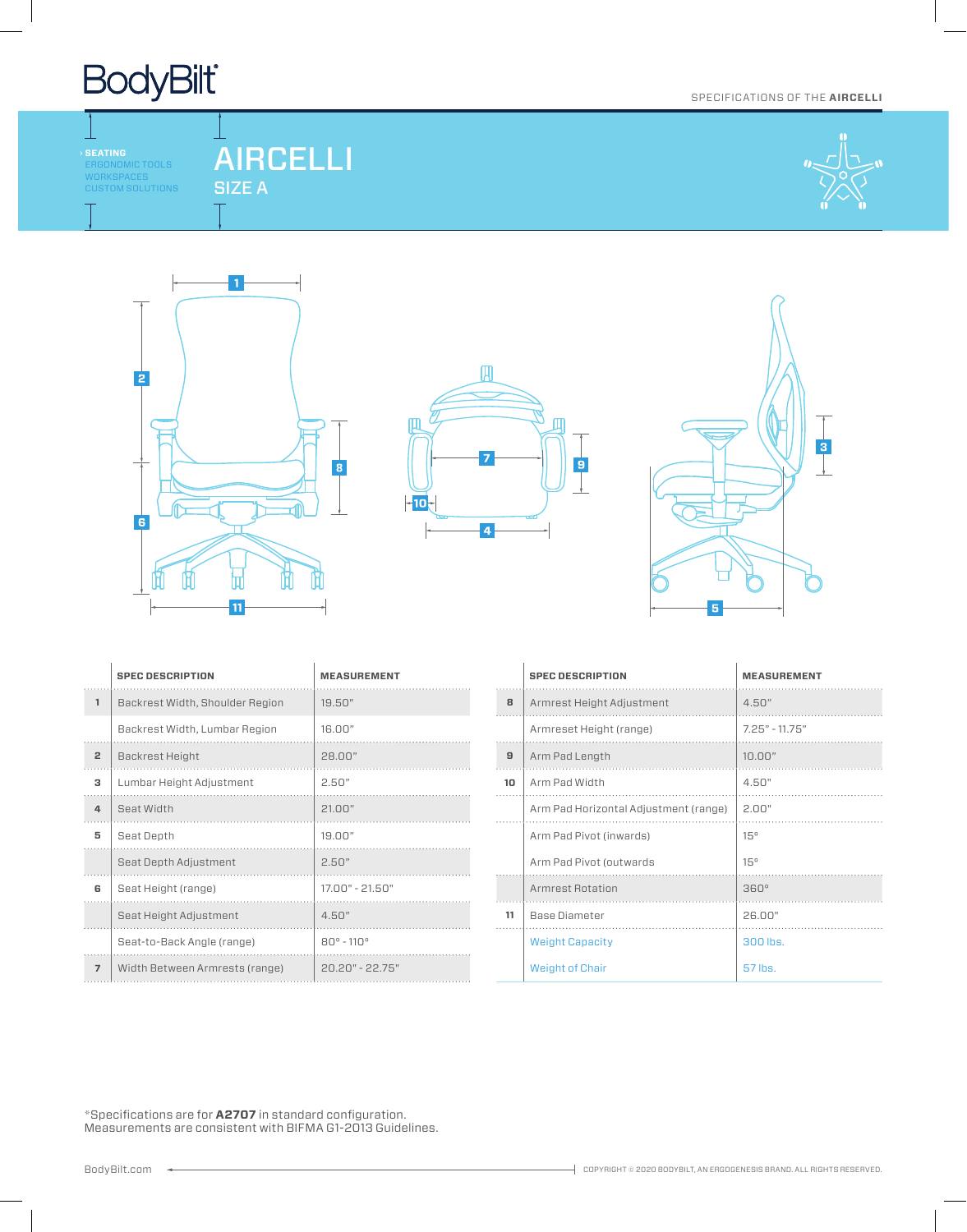# **BodyBilt**

### SPECIFICATIONS OF THE **AIRCELLI**



| <b>DESIGN YOUR CHAIR</b><br>CODE |                                                                            |              |  |
|----------------------------------|----------------------------------------------------------------------------|--------------|--|
|                                  | <b>AIRCELLI - SIZE A</b>                                                   | A270         |  |
| STEP <sub>1</sub>                | SELECT THE BACKREST MESH COLOR                                             |              |  |
|                                  | Onyx Mesh                                                                  | $-\Box$      |  |
|                                  | .<br>Platinum Mesh                                                         | $-P$         |  |
|                                  |                                                                            |              |  |
| STEP <sub>2</sub>                | SELECT THE HEADREST SUPPORT<br>No Headrest                                 |              |  |
|                                  | .<br>Aircelli Headrest                                                     | :AH          |  |
| <b>STEP 3</b>                    | <b>SELECT THE SEAT CONTOURING</b>                                          |              |  |
|                                  | Moderate Contouring                                                        | 7            |  |
|                                  | Minimal Contouring                                                         | 7x           |  |
|                                  | No Contouring                                                              | 8            |  |
| STEP 4                           | <b>SELECT THE SEAT FOAM</b>                                                |              |  |
|                                  | Standard High Density Foam                                                 |              |  |
|                                  | High Density Foam Plus (includes an additional layer of High Density Foam) | :XF          |  |
|                                  | S'port Foam                                                                | :SFS         |  |
|                                  | S'port Foam Plus (includes an additional layer of S'port Foam)             | :SFS:XF      |  |
|                                  | Tailbone Cut (includes a single layer of S'port Foam)                      | $:$ TBC      |  |
| <b>STEP 5</b>                    | <b>SELECT THE ARMS</b>                                                     |              |  |
|                                  | Optima Arms                                                                | :AOPR:AOPL   |  |
|                                  | Optima Arms with Upholstered Pads                                          | :AOPHR:AOPHL |  |
| STEP <sub>6</sub>                | <b>SELECT THE CYLINDER</b>                                                 |              |  |
|                                  | Black Aircelli Cylinder - Standard Height                                  | :Y16         |  |
|                                  | Chrome Aircelli Cylinder - Standard Height                                 | :Y17         |  |
| <b>STEP7</b>                     | <b>SELECT THE BASE</b>                                                     |              |  |
|                                  | Black Aircelli Base - 26" Diameter                                         | :B18         |  |
|                                  | Brushed Aluminum Aircelli Base - 26" Diameter                              | :B20         |  |
|                                  | Chrome Aircelli Base - 26" Diameter                                        | :B19         |  |

Steps 8-11 continue on the following page.